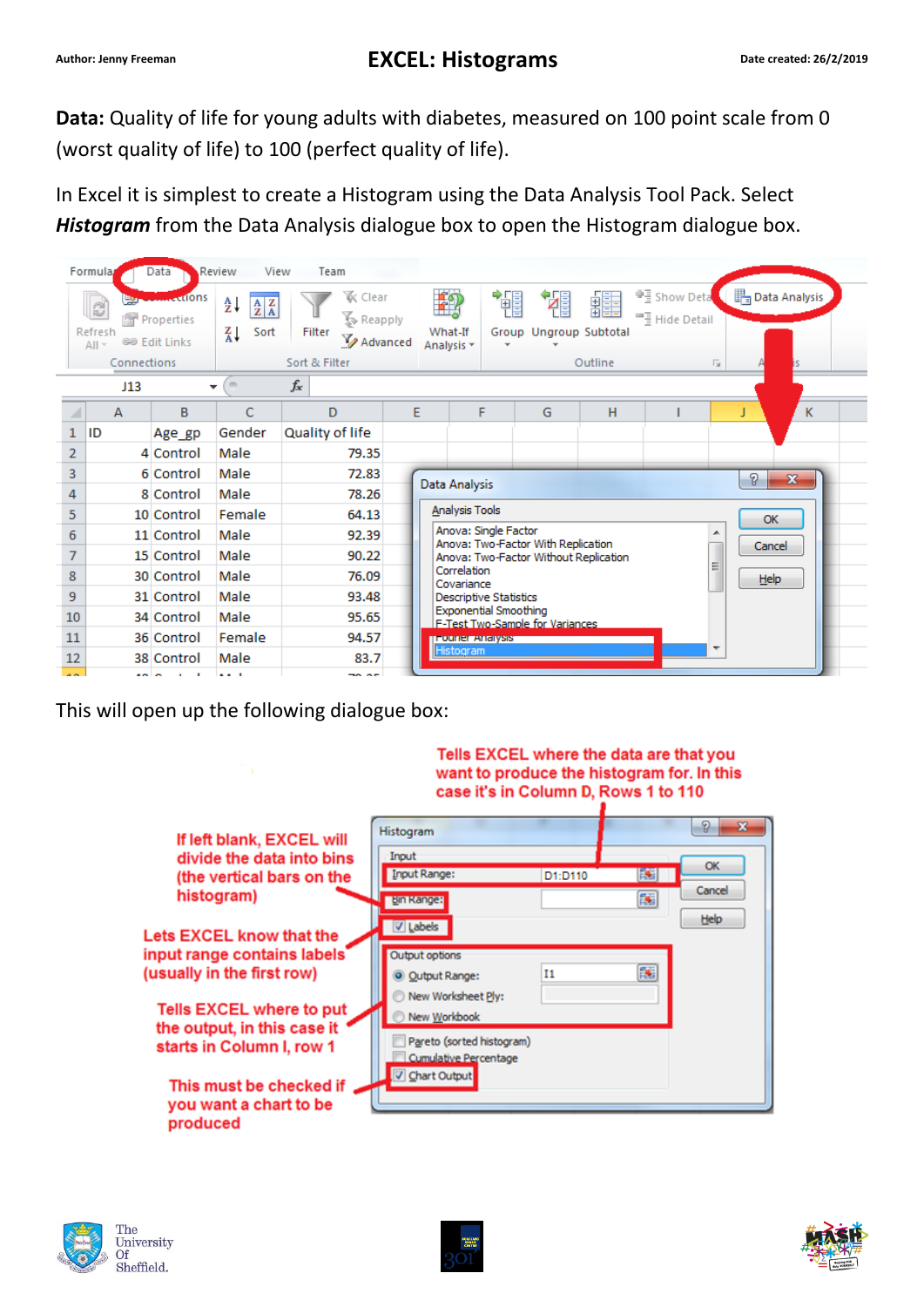|        |           | K |           | M                | N              | $\circ$          | p             | Q         |  |  |  |  |
|--------|-----------|---|-----------|------------------|----------------|------------------|---------------|-----------|--|--|--|--|
| Bin    | Frequency |   |           |                  |                |                  |               |           |  |  |  |  |
| 45.65  |           |   |           |                  |                |                  |               |           |  |  |  |  |
| 51.085 | 0         |   |           | <b>Histogram</b> |                |                  |               |           |  |  |  |  |
| 56.52  | 2         |   |           | 30               |                |                  |               |           |  |  |  |  |
| 61.955 | 3         |   | Frequency | 20               |                |                  |               |           |  |  |  |  |
| 67.39  | 4         |   |           | 10               |                |                  |               |           |  |  |  |  |
| 72.825 | 6         |   |           | ٥                |                |                  |               | Frequency |  |  |  |  |
| 78.26  | 18        |   |           | 45.65            | 56.52<br>67.39 | 78.26            | 89.13<br>More |           |  |  |  |  |
| 83.695 | 17        |   |           | 51.085           | 61.955         | 83.695<br>72.825 | 94.565        |           |  |  |  |  |
| 89.13  | 24        |   |           |                  |                |                  |               |           |  |  |  |  |
| 94.565 | 25        |   |           |                  |                |                  |               |           |  |  |  |  |
| More   | 9         |   |           |                  |                |                  |               |           |  |  |  |  |

## And here's the output:

The histogram that has been produced will need to be edited as technically it is a bar chart as there are gaps between the bins (vertical bars). It could also do with some more meaningful labels and removing unnecessary content such as the title 'Histogram'. To start with, to change the number of decimal places displayed on the horizontal axis, highlight the data in the 'Bins' column, and click on the symbol highlighted in the figure below. Note that these numbers represent the start of the category, not the midpoint.



Next you can start to edit the chart to remove the spaces, change the labels, add/remove labels, add gridlines, even change the colour and font size of the text. To do this, click on the chart and then click on the element within the chart that you want to edit. For example let's change the X axis label from 'Bin' to something meaningful such as 'Quality of life at baseline'. Click on the label 'Bin'. If you can't immediately edit the word 'Bin' click on it again and you should now be able to edit it and change it to 'Quality of life at baseline'.





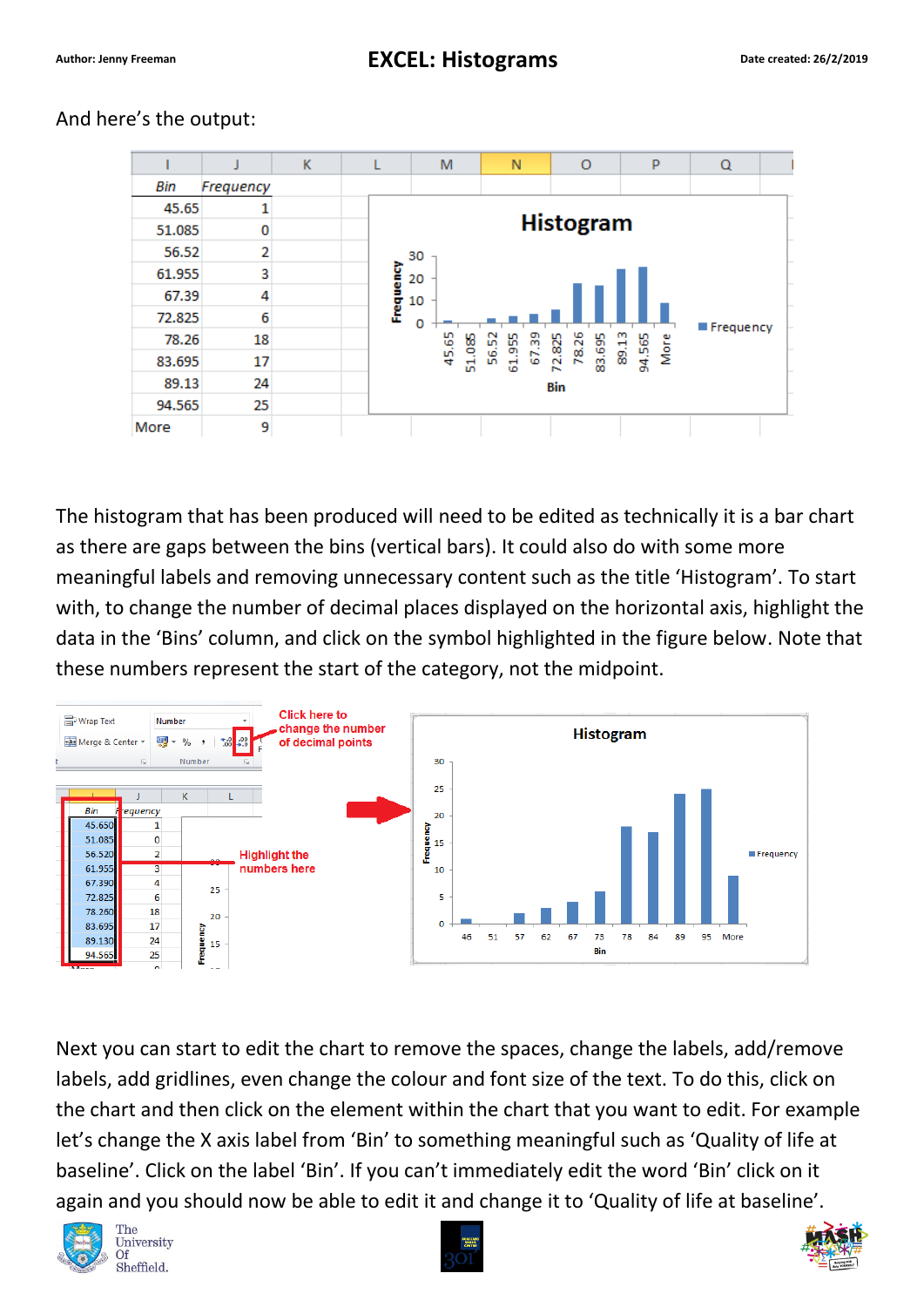Once you click on the chart, you will notice that the Chart Tools menu appears on the top bar:



You can use this to edit the chart. For example, if you click on the 'Layout' tab one of the things that you can add is gridlines:



To remove the gaps between the bars, double click on one of the bars and you should get the following dialogue box opening up. Slide the Gap width slider to the left 'No Gap' and click close: